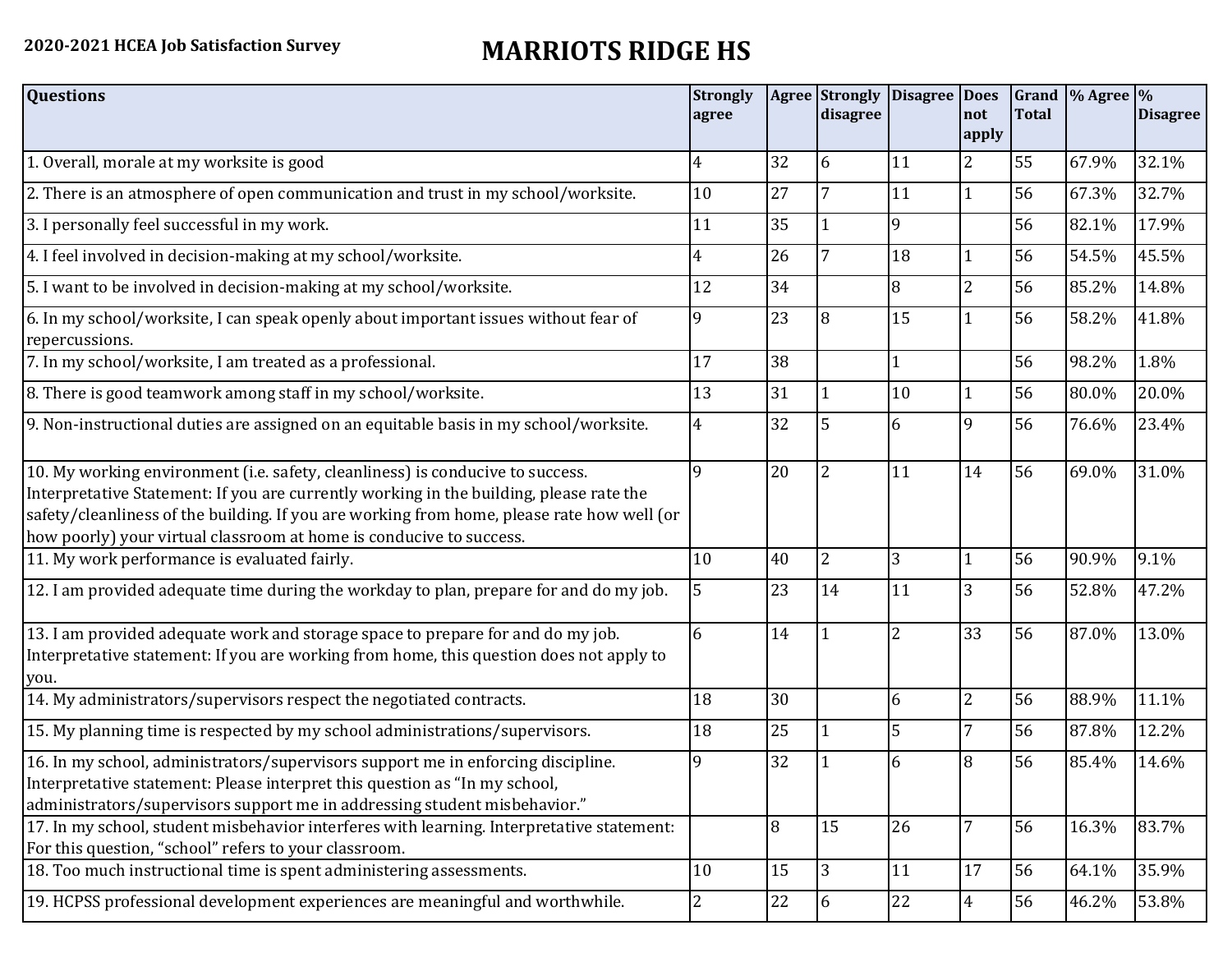## **2020-2021 HCEA Job Satisfaction Survey MARRIOTS RIDGE HS**

| 20. Increased workload has contributed to a decline in my morale.                                                                                          | 18             | 26             |                | 9              | 3              | 56 | 83.0% | 17.0% |
|------------------------------------------------------------------------------------------------------------------------------------------------------------|----------------|----------------|----------------|----------------|----------------|----|-------|-------|
| 21. I am paid fairly.                                                                                                                                      |                | 22             | 8              | 25             |                | 56 | 41.1% | 58.9% |
| 22. I have confidence in the leadership exhibited by the HCPSS Superintendent.                                                                             | 5              | 30             |                | 14             |                | 56 | 62.5% | 37.5% |
| 23. I have confidence in the leadership exhibited by the Howard County Board of<br>Education.                                                              |                | 32             | $\overline{4}$ | 18             | $\mathbf{1}$   | 56 | 60.0% | 40.0% |
| 24. I have confidence in the leadership exhibited by the Howard County Education<br>Association (HCEA).                                                    | 22             | 30             | 2              |                |                | 55 | 94.5% | 5.5%  |
| 25. I feel that HCPSS offers me the possibility of advancing professionally in the field of<br>education.                                                  | 5              | 34             | 4              | 10             | 3              | 56 | 73.6% | 26.4% |
| 26. In my position, I receive appropriate and adequate support and training.                                                                               | 8              | 36             | $\overline{2}$ | 10             |                | 56 | 78.6% | 21.4% |
| 27. During this current school year, I have experienced harassing behavior from<br>colleagues.                                                             |                | $\overline{2}$ | 29             | 20             | 5              | 56 | 3.9%  | 96.1% |
| 28. During this current school year, I have experienced harassing behavior from<br>administrators/supervisors.                                             |                | 5              | 32             | 16             | 3              | 56 | 9.4%  | 90.6% |
| 29. During this current school year, I have experienced harassing behavior from parents.                                                                   | 5              | 11             | 17             | 22             | $\mathbf{1}$   | 56 | 29.1% | 70.9% |
| 30. At my school I spend most of my PIP time on non-instructional activities.                                                                              | 6              | 7              | 6              | 20             | 17             | 56 | 33.3% | 66.7% |
| 31. At my school our administrator includes time during PIP for teacher-initiated<br>collaboration.                                                        | 9              | 22             | 2              | 11             | 12             | 56 | 70.5% | 29.5% |
| 32. In my school, I spend too much time in meetings.                                                                                                       | $\overline{4}$ | 12             | 5              | 31             | $\overline{4}$ | 56 | 30.8% | 69.2% |
| 33. In my school, there is adequate support for special education students.                                                                                | 11             | 18             | 6              | 14             | $\overline{7}$ | 56 | 59.2% | 40.8% |
| 34. My administrator/supervisor provides people working from home with flexibility in<br>their workday.                                                    | 25             | 26             | $\overline{2}$ | $\overline{2}$ | $\mathbf{1}$   | 56 | 92.7% | 7.3%  |
| 35. My administrator/supervisor has reasonable expectations of workload for staff while<br>in virtual learning.                                            | 18             | 23             | 5              | 10             |                | 56 | 73.2% | 26.8% |
| 36. Students have adequate technology and tools (hardware/software/connectivity) to<br>participate in virtual learning.                                    | 9              | 31             | 5              | 8              | 3              | 56 | 75.5% | 24.5% |
| 37. Staff have adequate technology hardware (e.g. computers, document cameras, other<br>technology hardware) to meet the requirements of virtual learning. |                | 24             |                | 17             |                | 56 | 56.4% | 43.6% |
| 38. HCPSS has provided the software I need to do my job and collaborate with colleagues.                                                                   | 10             | 32             | 2              | 10             | 2              | 56 | 77.8% | 22.2% |
| 39. The software and online services provided by HCPSS to do my job are difficult and/or<br>time-consuming to use.                                         | 2              | 22             | $\overline{4}$ | 24             | $\overline{4}$ | 56 | 46.2% | 53.8% |
| 40. In my class, I feel that students are engaged in virtual learning                                                                                      | $\overline{4}$ | 31             | 3              | 9              | 9              | 56 | 74.5% | 25.5% |
|                                                                                                                                                            |                |                |                |                |                |    |       |       |